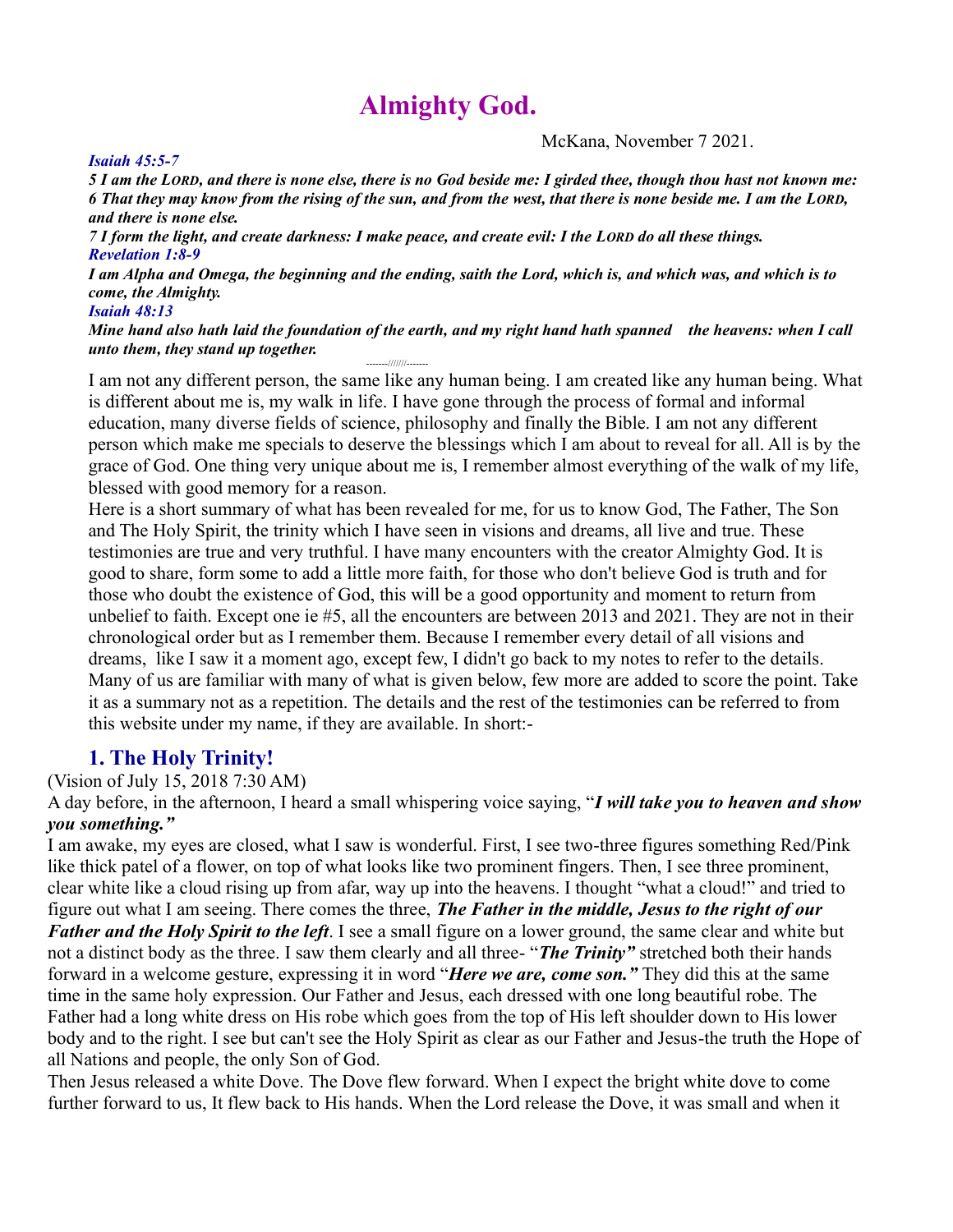came back to His hands, it returned as full figured Dove. The gesture is "*My Doves"* as well as "*Peace to the World."*

The third in the lower ground to the right of Jesus, as I understood is St Mary, mother of our Lord Jesus Christ. I couldn't see her face clearly bur our Holy mother is there in glory. The Trinity are way up, in the heights and the Holy Mother at a lower "Ground" and much forward. She is a human size, as white light.

As I saw them, the three from head to feet, all clearly:-

Our Father in the middle just little forward.

Jesus to the right of our Father, just, just little back.

The Holy Spirit to the left of our Father, little, just little to the back, just little..The more I think about what I saw, a clear vision, the whole scene comes clearer and clearer.

I felt, I am looking at the far end of the universe, in a far away land. God the Father, God the Son, God the Holy Spirit clear in their Holy place, pure light, Holiness and peace, nothing else. No rainbow, no thunder, the three dressed in Glory, clearly. I am no one but loved by God like God loves all of us, the righteous and the sinner. God is love, we all have a Loving Father in Heaven. Three and One-The Trinity. True, True, True!!!

Now, I have peace and happiness. This is a wonderful miracle. This is for all of us.What are the two/three in front and on the foreground much lower ground? Flowers?

Thank you Lord!

# **2. Our Father the Mighty Majesty.**

In 2013, when I was in Maryland.

I am way up in the air, looking down on the ground watching myself walk on a grassy field. High up in the sky, I see a big figure, white like a cloud sitting with might and Glory on His throne. I see the Majesty, the outline like a clear white cloud. My spirit knew who I am watching. With no reservation I said "Our Father, You have forgotten us." The Majesty sow me walk on the field down on earth, alone. At the moment I heard no word. Few days later, as if spoken at the moment of vision, I heard the Majesty say "*He (meaning Jesus) will do everything for you(for all of us)*." We know Jesus is given the authority on earth and heaven. What I saw with Majesty and Might is our Father, the King of Glory. According to the word of our Father, Jesus Christ, the Son of God, our Hope and redeemer has rewarded me, with His grace, many countless gifts, rewards and treasures. Praise Power and Glory be to the Father, the Son and the Holy Spirit, one God forever, forever and forever more.

### **3. Our Father, Live in His Glory!**

I am taken to Heaven by the Lord to my right. I feel the Lord to my right, I am not seeing Him. Everything happened fast but with perfect vision and understanding. Next, I am there to the right of our Father standing by His laps like a little child by his father. I am so close and see our father with clarity. I felt Jesus pass through, literally through our father and is watching my surprised moment of what I see. I didn't know I was there to the right of our Father. I saw our Father sternly watching down, ie the earth. Our Father looked at me like a father looking at his son. Our father returned to what He is watching and again turned His face looking at me. I don't know what our father noticed and He want back busy watching everything on earth. I saw the beautiful cheeks, His face His wonderful beautiful blue/green eyes. I am watching mesmerized with interest, clean heart and childhood honesty. The Lord to the right of our father, covered, I couldn't see Him but feel His presence, is watching me like He "Tricked" me in a good way, a smiles I hear. If I know I am there watching our Father, I wouldn't lift my head up but fall flat on where I am and worship. The precious moment ended as fast as it started without saying or hearing anything. I see much more than I hear. I feel, If I hear the Lord say something, I will die, a legitimate fear of the Lord and He knows that I fear Him.

# **4. Jesus the crucified.**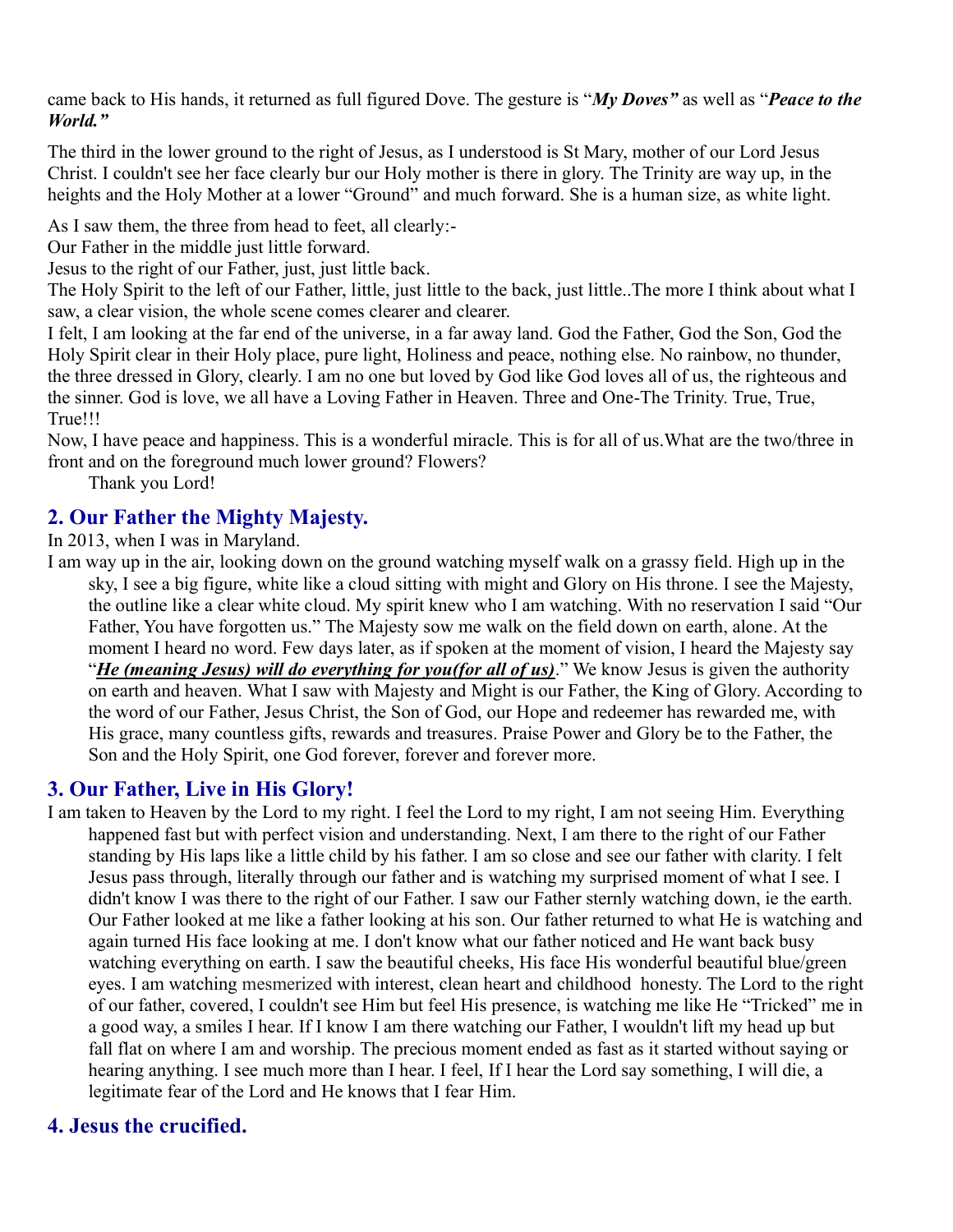(Open vision of November 10, 2017)

- I encountered some incident in life. Felt bad like any human being and went on with my life. In the evening, at around 5:15 PM, I prayed on my knees and at the end of my prayer, my eyes are closed but awake, I saw Jesus on the cross. He is God and at the same time He is human. I see clearly his face on the cross. I saw His face above His neck. I see the crown of thrones, the spindles trusted
- deep in His skin. I see the blood flowing down his face, dried and turned dark. The only part which is clean is His nose and that is the mark of the look of the Lord. He is alive, just before He gave his life. The saddest part is, I saw His two eyes close right in front of my eyes and His neck bent forward to the right and His head fall. My heart was broken. What I saw was God at the same time a human being who has gone through brutal torture, pain and torment. It gave me the saddest at the same time a humbling feeling. My God, My Lord took the trouble of life, the pain, bled and died for our sin on the cross.
- The message is "*I died for you*," an advise of what we face in life is nothing compared to what Jesus paid for our life on the cross. **Jesus died so that we live**.

#### **5. The "White Man on a White Horse"**-Childhood encounter.

It was when I was a 5-6 year old child. I see an open field with green grass surrounded by trees. In the middle of the beautiful green open field is bright white being on a white horse. I am watching Him from His back. This wonderful bright being turned back His face, looked at me with unimaginable beautiful loving look. I felt loved, felt it deep in my heart, at the same time with all mixed feelings and sadness. The sadness is from longing for the lovely I saw is gone for no certainty that I will see Him again. Even though I can't love Him as He loved me, I loved him as He very dear to me. I didn't know what I was watching. I told no one until I am grown up. What I saw was Jesus Christ on a white horse. Ever since, I am never the same. I grew up seeing dreams and vision. If I don't dream of something, mostly what is happening in the near and far future, I feel something has gone wrong with me. Still I see many countless visions and dreams every day.

#### **6. The One Who looks like "The Son of Man."**

In 2017.

- I use to watch the clouds, in real life and from the websites. I saw one video of a man burning in his house. In the smoke of the burning house, while many are scrambling to save the life of the old man in the house, someone capture a video of Jesus, above His chest, seen moving in the smoke. I took a picture of Jesus in the smoke and made it clearer to document it. In those moments of watching, looking for the truth of what is seen, I am give a vision. There are scriptural description of what I saw..
- High up in the sky, I see one who looks like "*The Son of Man*." Like a clear face of a new born baby, honest and pure, I see the Lord move with His right hand, the dark cloud covering his face with anger so that I can see Him. He is angry and upset with me for looking everywhere in pictures rather than inquiring from him. I saw the holyness, the purity, the beauty, the honesty, humbleness perfection and everything good, wonderful, and beautiful in the one who looks like the son of man. He look like *"The Son of Man"* but He is the Lord Jesus Christ described as one who looks like the Son of Man in the book of Enoch, Danial and His own word in the scriptures. If one sees the son of man as as the old witnesses saw the Lord, one will not help it but cry saying, "Is this the man, honest, pure and clean with no sin, mankind tortured and crucified?" At the End, when all see the Lord-the one who looks like the son of man, as written in the scripture, all will cry for him. I is written, I will come to pass and I have seen the one who looks like "The Son of Man"

### **7. The Glorious Jesus, the Colorful Rainbow!**

In 2018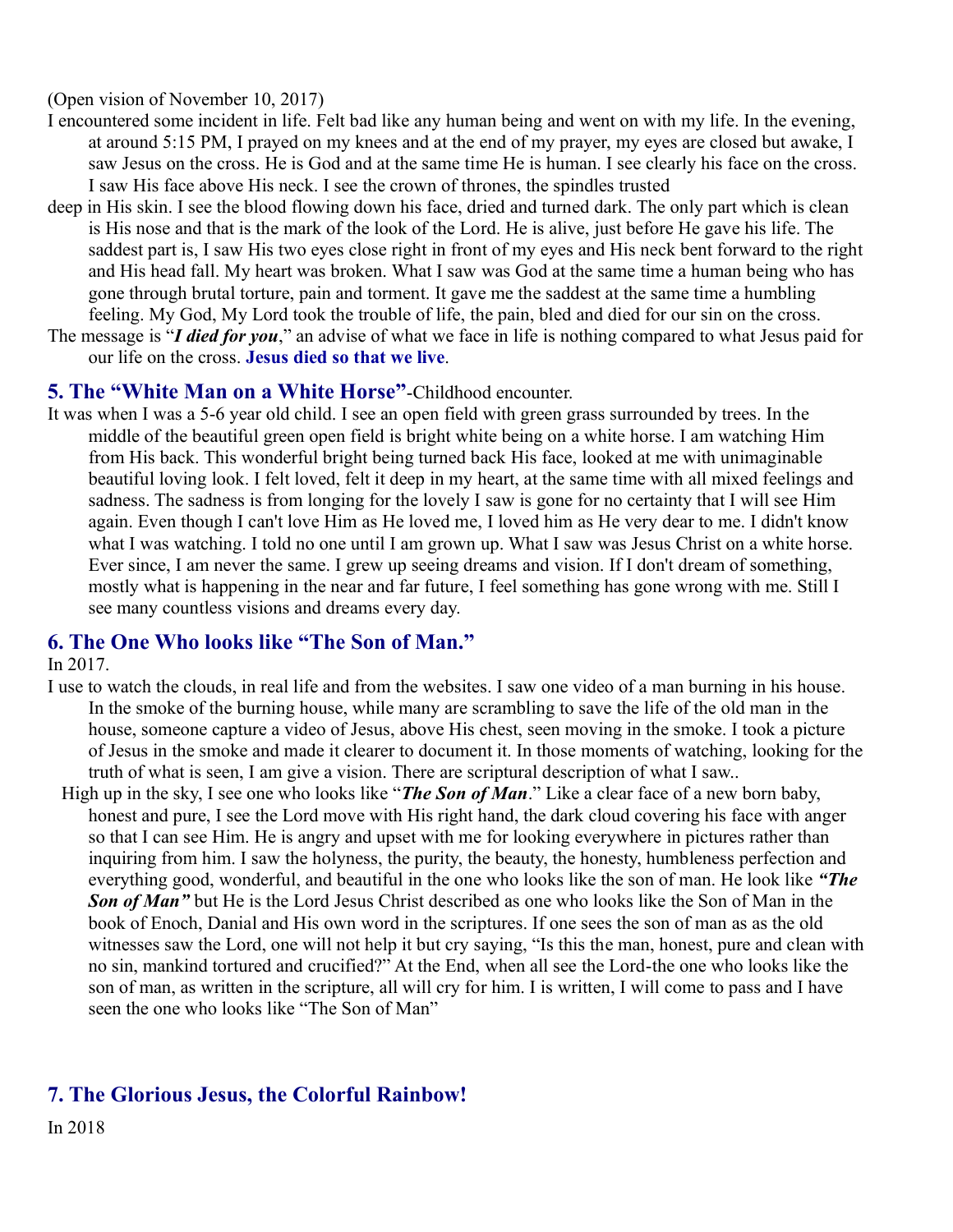High up in the clouds, above the chain of mountains, I see glorious Jesus with beautiful raiment and a wide robe stretches out together with His two hands, gesturing with open arm like saying "*Come My Children.*" I see many bright stars stretching from left to right at the level of His chest, looks the whole galaxy is stretching in front of Him. There comes a circular beautiful multicolor rainbow from the back moving forward all around the Lord, grow narrow to a small circle when it comes forward, one after the other with wonderful beauty. What a glorious moment. The galaxy looking bright stars are the saints and the whole scene is the vison of the coming of the Lord for His Bride for the final departure from the earthly to the heavenly.

#### **8. The Lord a Consuming Fire.**

The Lord with His Glory-Heaven opened Up.

(Vision of 2013)

I am in sleep, just in the early morning around 5:00 AM. First, I see an armada of planes/space ships, dark colored like sharks, like stealth fighters. They are in a long row, moving very slowly, very strange, demonic feeling "aliens". I said "do you have a language? can you communicate with us?" They are cruising from East to West in the upper Southern Hampshire. I am about to wake up from my own voice. Outside of the high-raise building, I hear the sound of cars and people, ready for the morning work. Immediately, I am put down to sleep and transported across the Atlantic to a place I know. I see the sky, I am then lifted to the mid sky, above the clouds. There is a land and I see the clouds below and in front of me. I am on a small piece of land and there is a wall with an arched entrance like old Jerusalem. On the arch are written three word, I can't catch them. I don't know what it means. I have a pad and a pen on my hand, I want to write but the vision continued. I read the words fast, written in a language I don't know. The first on starts Abe–, Abed—Abede–, I can't remember it. I learned later it is names, the names three names(the three who walked through the fire).I am still struggling on it. I felt and feared I am going to go to hell.

Way up in the sky, opposite to the slow moving armada of stealth fighter like "planes," to the right I see a big number of Angels. They are so small from the distance and they look like "butterflies"(sorry for the wording). They went from the West to the East, opposite to the "space ships." The army of beautiful looking angles went little lower and slowly formed a circle. Then, a cross appeared at the center of the circle. The cross look exactly like the colorful beautiful ceramic cross I have for sometime, still have it. The circle and the cross came a little lower, to the right and formed a *Golden Arch, the gate of heaven.* There is the cloud and the open sky between us. Now I felt surprised, startled. From the arch, came down "stairs." Practically Heaven opened up. From the inside of the arch, *a bright being came out from the left to the right*. What I see is very bright light, no distinct face and at His feet is a golden red *consuming fire*. When He started coming out, I panicked, full of fear. I stated shaking, wanted to run but I am on the air way high up in the clouds. There is nowhere to run. *I saw the Lord with His glory, in bright white light and a consuming fire at His feet, the True being of God, a loving God, as well a consuming fire.* The meaning is, war and invasion will come but the Lord intercedes. Invasion of the army of the enemy or "alien invasion," is not reveled to me. What I understood is a slow, strange demonic spirit moving strangely, slowly but steady and in order, one after the other covering the

sky from East to west to the middle if the sky.

#### **9. The Final Coming of the Lord!**

I am in Maryland, the day of Hosanna of 2013, watching TV, Sunday preaching, preaching from one of the mega churches. The preaching was about being content of what one has from the teaching of Paul the Apostle. I am bored and closed my eyes. In that instant, I see **Jesus, Glorious white, descend from heaven to the olive garden**. I see him from the back, landing on a white spot on the lower ground of the olive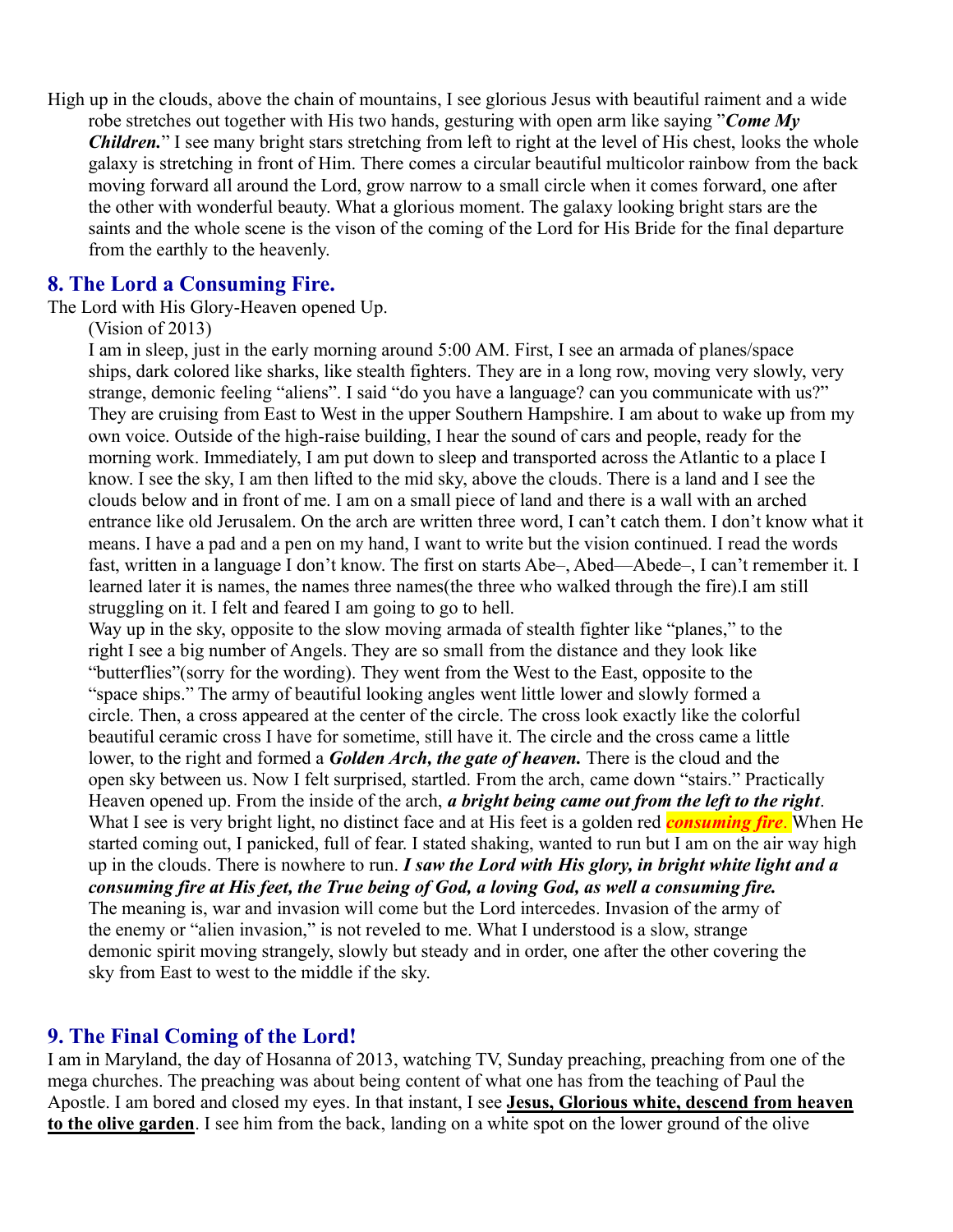garden. When Jesus, facing towards the east, landed on the ground, **the land split open from the North to the South, dividing it East and West**. I see the fresh brown ground from the split like what one sees in an earthquake.

I don't know Jerusalem, the olive garden, I have never been there. I looked in the map. Surprisingly, the white spot Jesus landed on is there as *white stony sandy field in the lower ground of the Olive garden for evry one to see.* What the Lord showed me is what is written in Zechariah 14.

#### **10. Jesus Roars Like a Lion!**

A few days later, after the vision of day of Hosanna of 2013, Jesus came with multitudes of Angels. He is by my right hand side, weakened, lifted me up with an angle from the left. It was a rush and I asked where we are going. He asked me "*What have you done with what I showed you?*" I felt ashamed and said, I have told to those who I know. He was not angry, He is slow to anger, He took my response even if it is not satisfactory. Without knowing, I told the Lord *I am with Him*, like going to war. He said "*It is not like that"*  and He shouted loud letting me know that *"It is not through arms but by the words of My voice"* (2 Thessalonians 2:8 (KJV)). I see clearly, His face, His hair, glorious and wonderful, I see His robe, His blue sash. I say His feet with His beautiful sandals. Amazingly, I see His feet pointed forward and at that very moment, I saw His feet pointed backward, like walking back, meaning He travels through time, to the past and the future, back and forth. I have seen Him on the cross and I have seen what is to come, the past and the future.

#### **11. The Lion of Judah and the Bright Stars.**

(Vision of October 10, 2016 Past midnight)

In a deep sleep, I see the head of a Lion on the sky. It is brighter but like a cloud. It is clearly visible, well defined head of a very charismatic Lion. To the right and a little lower, I saw few, big, round lights in a semi circle and many smaller lights near them in random. At the center, there is something which I can't clearly see. Then, I heard the Lord speaking like a whisper:-

**"The Disciples shine bright, like that, and the rest shine as you saw.**" That is the world of the Lord in calm whisper.

You have an assignment! You want to shine as bright as the stars in the heavenly Kingdom of our Father, turn many to righteousness. There are many treasures and rewards in heaven for those who do good things now. The truth!

Many Among us, will certainly shine like bright stars, even now! Then, you must have heard the Lord say "*I MADE YOU NEW!*" Praise the Lord!

# **12. Jesus walked by May Side!**

I see Jesus on my right hand side. I am walking with Him like walking in a garden, like a close friend, comfortable and at eas. In the lower ground to my left, there are many friends I know from our old times in med school when I was an a lecturer, they are my students. The Lord says **"***Invite them"*  meaning to the "Wedding supper of the Lamb" and to the heavenly kingdom. I have an assignment to complete.

# **13 Jesus and the little Beauty, A Glimpse of Lovingkindness.**

In the evening, I used eye drops laying on my back. I closed my eyes for 5 minutes and I rested but didn't sleep. It is a 5 minutes little rests. Towards the North, to my right, in the far distance beyond the universe, I see Jesus dressed with a very beautiful blue long robe over His whole body and a bright white cloth in the inside. The beautiful, long blue robe over the shoulders covering every part of his body way down to His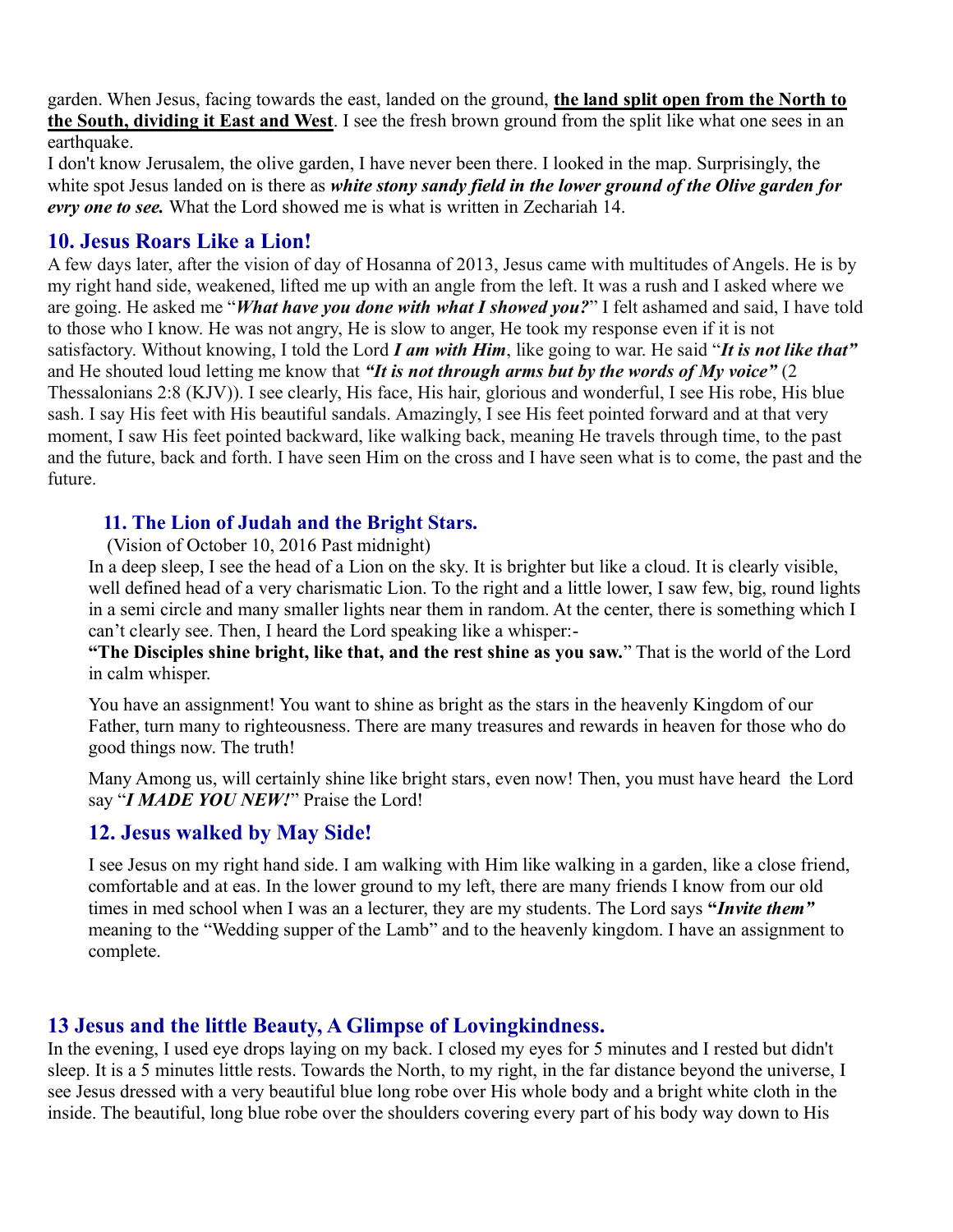feet, is so beautiful, thick, moves like the wave of of the ocean, is so live, it attracts attention with admiration. The Being of Jesus is indescribable, clear, full of beauty and glory, gentleness, humbleness, love and care. His love is love in perfection as God is perfect. The same familiar Jesus as we see in the pictures but this is the beautiful heaven. There is a little baby girl in front of Him. He is bowing down while she barely stood to walk and stretched His left hand in front of her, pointing forward, guiding and showing her. He is helping her take baby steps with love, care gentleness and adoration. I wanted to see more and opened my eyes wondering what a beauty I saw. Colorful, beautiful, indescribably wonderful swift glance in an instant. It is wonderful. Everything is colorfully. Holy, clean and peaceful. In a split of a second, perfect to see the details, I saw, I understood, I wondered and felt full of surprised with joy. What a wonderful, beautiful scene. I see Jesus with His beard, pointed long chin, His nose and left side of His everything, from head to His long sash covered feet. This is Jesus we love in Heavenly wondrous beauty. The little girl is dressed with a wedding dress. Tight and narrow at her waist and wider at the bottom, bouffant skirt, like girls who bring the buffet of flowers for the wedding couple. It is white but can see through it like veil, white fine linen. She is teetering to walk and He looks to say "walk little Baby, walk forward." The adoration, kindness, gentleness, care and beautiful smile on the face of Jesus walking the little girl is amazing. Words are short to describe the beauty, indescribable. The more I thing about it, I get more details. A moment to keep forever.

#### **14. Jesus for the rescue!**

#### In 2017.

I am downstairs in the basement. In the middle of the night, I see in a vision a very frightening dark demon walking downstairs to come to the room I sleep to chock me to death. I am alone in the basement, was so scared, ready to face it. In that moment, Jesus came from heaven, instantly in no time. I ran to Jesus, hugged him in my desperation but shrugged back feeling shame of my uncleanness. Jesus saved me. I went back to sleep without staying awake long after the the incident. One dangerous attack.

#### **15. Jesus Walks Away From The Church**

I am in front of a local church facing south watching what is coming. I have an old style watch in my hand, focused on the time, expecting something coming to the church. In the glass of the watch, like a mirror I am seeing what is unfolding from my back. I see Jesus walking among and together with the crowd flocking to the local market. Jesus dressed like the old times with one white outfit and His brand sandal, is walking away from the church, not toward the church. The Lord is in the middle of ordinary people, not in the church, evidently sharing the good news of the gospel. *Time to go where the real people are!*

#### *16.* **Jesus Across the River Jordan and the Three Boats.**

In a vision, I see Jesus Christ and three four people with Him, behind them are three boats(rafts) lined up side by side, the middle one right in front, the rest two on the side just a little further back. This is Jesus while He was on earth with few of his disciples. In a time period of a year the Lord came to visit and promise me saying "*I am the one you saw with the rafts*" Remember the 270 days/9 months waiting period for the many promises the Lord gave me, one of them "*Come to My Rest!"*

### **17. I am give a Hug.**

I was alone, felt betrayed and the Lord saw and gave me huge, comforting me and showing His lovingkindness. The word can betray, family and relatives, friends and co workers but the Lord is faithful, the same forever, loving, caring, providing, protecting, perfect in His being and in His work. Trust the Lord, not man and nothing of this decaying world.

**18. Visited while sleeping**. In 2014, while I was sleeping on the 20<sup>thm</sup> floor high raise building, I saw Jesus dressed with blue raiment. The Lord didn't want to wake me up, seeing my wellbeing, He walked out through the window in to the air, through the window of the  $20<sup>th</sup>$  floor, into the air.